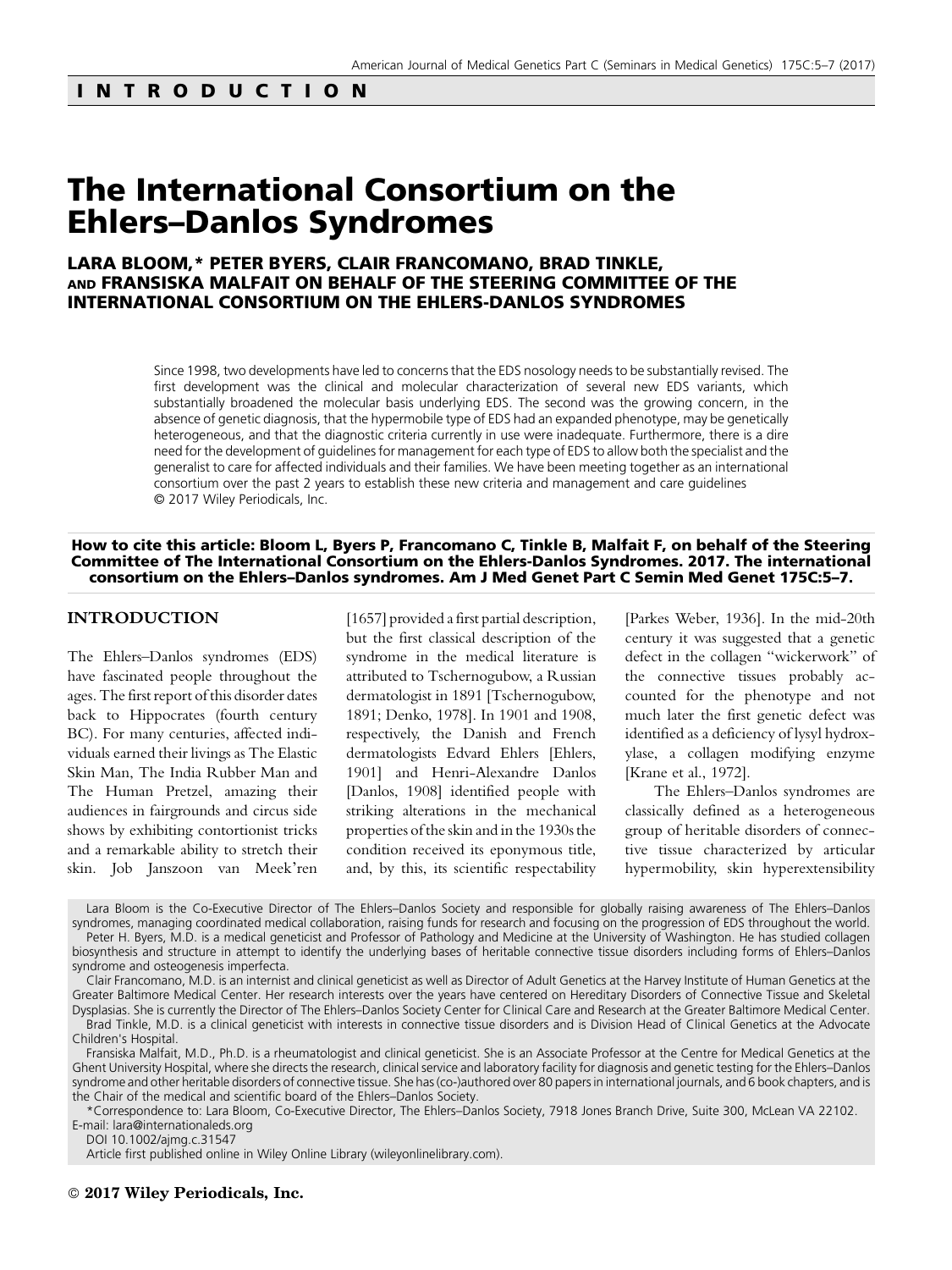and tissue fragility affecting skin, ligaments, joints, blood vessels, and internal organs [Steinman et al., 1990]. Classification of this clinically and genetically heterogeneous group of conditions began in the late 1960s. Barabas [1967] and then Beighton [1970] recognized sufficient diversity in the clinical presentations and natural history to delineate five apparently discrete types of EDS. In 1986, a nosology was proposed at a meeting in Berlin, which formalized the nomenclature of the various types [Beighton et al., 1988]. In the Berlin Nosology, eleven subtypes were recognized and each subtype was designated a Roman number. Developments in the elucidation of the biochemical and molecular bases of EDS, together with increasing clinical experience, permitted refinement of the nosology, leading to the Villefranche nosology [Beighton et al., 1998]. This nosology proposed a simplified classification into six major subtypes, for which major and minorclinical criteria were defined, and substituted the previous Roman numeral types by a descriptive nomenclature.

Since 1998, two developments have led to concerns that the EDS nosology needs to be substantially revised. The first development was the clinical and molecular characterization of several new EDS variants, which substantially broadened the molecular basis underlying EDS. The second was the growing concern, in the absence of genetic diagnosis, that the hypermobile type of EDS had an expanded phenotype, may be genetically heterogeneous, and that the diagnostic criteria currently in use were inadequate. Furthermore, there is a dire need for the development of guidelines for management for each type of EDS to allow both the specialist and the generalist to care for affected individuals and their families.

At the First International Meeting on EDS held in Ghent, Belgium, in September 2012, an International Consortium on EDS was formed with the objective to convene a group of clinicians, scientists and lay members of the

EDS Community to come to grips with the increasingly difficult aspects of definition and management of EDS types, to define research agenda's, and to continue EDS meetings. Ehlers–Danlos Support UK (EDS UK) and the Ehlers–Danlos National Foundation (EDNF) took up the task to fund this enterprise and develop a framework in which this work could be completed. Five working committees were established, including a (i) Steering Committee (consisting of the chairs of each of the other four committees, a representative from EDS UK and EDNF and a representative from OMIM), and committees on (ii) classical EDS, (iii) hypermobile EDS, (iv) vascular EDS, and (v) rare subtypes of EDS. Since it has become clear that the clinical characteristics of many of the types of EDS extend well beyond the realms of skin and joints, specific working groups (pain, fatigue, cardiovascular, gastrointestinal, orthopedic, oromandibular, physical therapy, Beighton scoring, neurology, allergy/immunology, psychological aspects) engaging specialists from all areas of medicine, were organized to review specific manifestations and formulate recommendations. Each committee and working group were made up of several specialists representing multiple countries and disciplines as well as had representation from the patient support groups worldwide.

The type-specific committees were charged with performing a comprehensive review of the literature and defining the nosology and diagnostic criteria of each EDS type. The working groups also were charged with reviewing the literature with a further focus on management. Each group was also charged in identifying the areas of needed research. These groups met in person or through tele/videoconferencing on a regular basis over a two-year timespan.

The proposed criteria, literature review and recommendations were presented to other professionals working in the field during an International Symposium on the Ehlers–Danlos Syndrome in New York, in May 2016, and manuscripts were subsequently

circulated for critical review. The work presented in this issue of the American Journal of Medical Genetics, Seminars in Medical Genetics represents the consensus of the group after critical review of the literature and considering the professional experience of each of the authors.

The Consortium is the beginning of a process that should be ongoing. It will (i) identify a set of participants that can revise the classification on an ongoing basis, (ii) implement both general and type specific registries to help better define the natural history, medical history, and epidemiology of EDS, (iii) be the basis of periodic international scientific meetings to advance recognition and treatment, and (iv) support smaller disorder specific meetings to focus on advances and to define needs for research. This effort will continue forward with the support of the newly formed international charity The Ehlers–Danlos Society, which was established with this mission at its forefront.

### ACKNOWLEDGMENTS

We wish to thank all the participants within the Consortium for their tireless long work over the past few years to help bring this effort to the forefront. We also acknowledge the contributions of many professionals and lay persons alike to the recognition and understanding of these disorders. We would also like to thank our generous sponsors including but not limted to the Ehlers-Danlos National Foundation (now the Ehlers-Danlos Society) and the Ehlers-Danlos Support UK.

## REFERENCES

- Barabas AP. 1967. Heterogeneity of the Ehlers-Danlos syndrome: Description of three clinical types and a hypothesis to explain the basic defect(s). Brit Med J 2:612–613.
- Beighton P. 1970. The Ehlers-Danlos syndrome. London: William Heinemann Medical Books.
- Beighton P, De Paepe A, Danks D, Finidori G, Gedde-Dahl T, Goodman R, Hall JG, Hollister DW, Horton W, McKusick VA, Opitz JM, Pope FM, Pyeritz RE, Rimoin DL, Sillence D, Spranger JW, Thompson E, Tsipouras P, Viljoen D, Winship I, Young I.